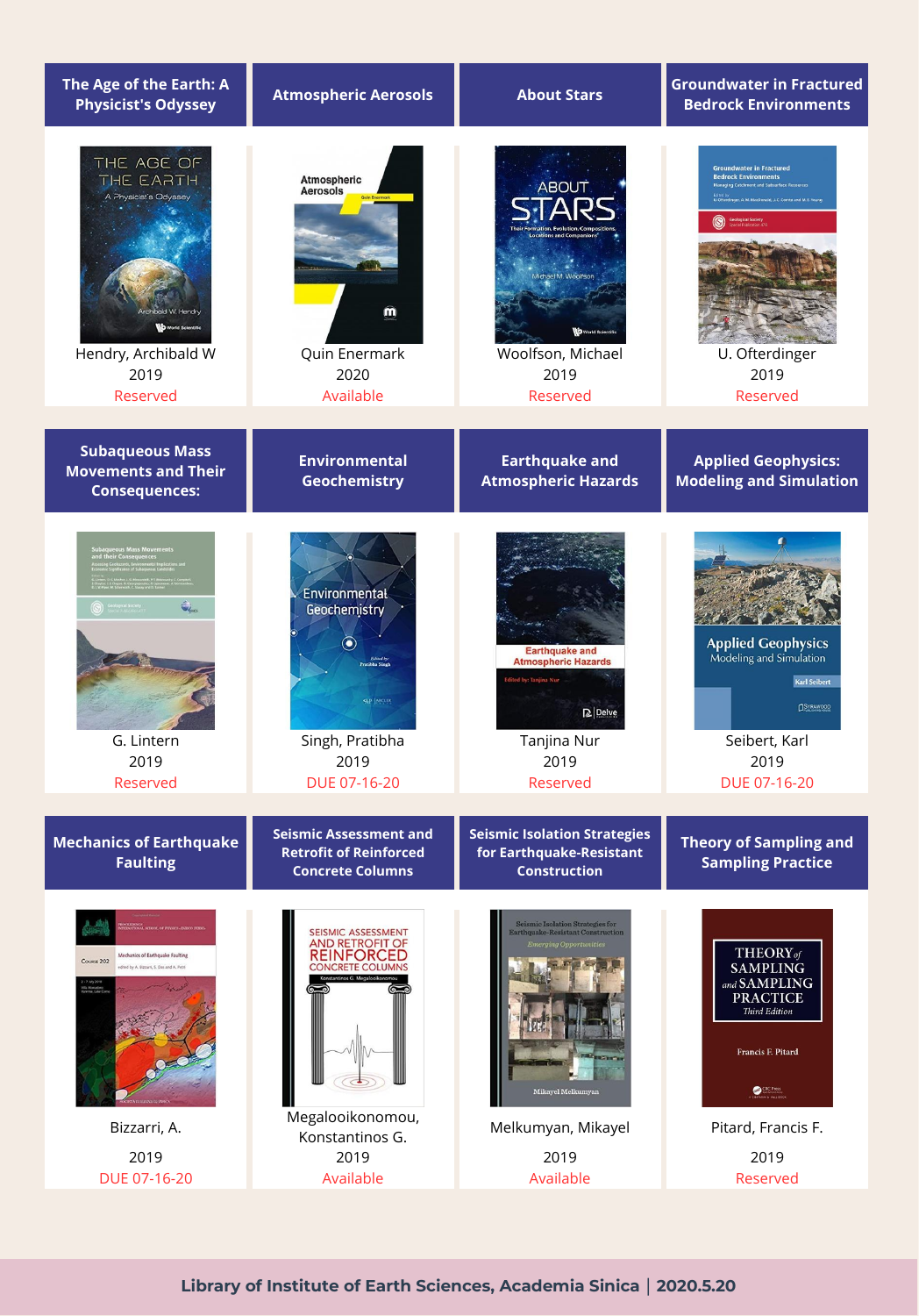| <b>Urban Water Resources</b>                                                                                                                                                                                                                              | <b>Water Resources: An</b><br><b>Integrated Approach</b>                                                                                                                               | <b>Environmental and Low-</b><br><b>Temperature</b><br>Geochemistry                                                               | <b>Submarine Landslides</b>                                                                                                                                                                        |
|-----------------------------------------------------------------------------------------------------------------------------------------------------------------------------------------------------------------------------------------------------------|----------------------------------------------------------------------------------------------------------------------------------------------------------------------------------------|-----------------------------------------------------------------------------------------------------------------------------------|----------------------------------------------------------------------------------------------------------------------------------------------------------------------------------------------------|
| <b>Monzur A. Imteaz</b><br><b>URBAN</b><br><b>WATER</b><br><b>RESOURCES</b><br><b>GBP</b> CRC Press<br>Imteaz, Monzur Alam<br>2019<br>Reserved                                                                                                            | R<br><b>SECOND EDITION</b><br><b>WATER RESOURCES</b><br><b>An Integrated Approach</b><br>Holden, Joseph<br>2019<br>Reserved                                                            | PETER RYAN<br><b>ENVIRONMENTAL</b><br>LOW-TEMPERATURE<br><b>GEOCHEMISTRY</b><br>WILEY Back<br>Ryan, Peter<br>2019<br>DUE 08-05-20 | <b>Earthquake and</b><br><b>Atmospheric Hazards</b><br><b>Edited by: Tanjina Nur</b><br>$\mathbf{D}$ Delve<br>Ogata, Kei<br>2020<br>Reserved                                                       |
| <b>Geological Carbon Storage</b>                                                                                                                                                                                                                          | <b>Triple Oxygen Isotopes</b>                                                                                                                                                          | <b>Fundamentals of</b><br><b>Geophysics</b>                                                                                       | The Anthropocene as a<br><b>Geological Time Unit</b>                                                                                                                                               |
| <b>Geological Carbon Storage</b><br>Subsurface Seals and<br><b>Caprock Integrity</b><br>Caprock<br>CO <sub>2</sub><br>Stéphanie Vialle, Jonathan Ajo-Franklin, and J. William Carey<br>AGU100EEL<br>WILEY<br>Vialle, Stéphanie<br>2019<br><b>Reserved</b> | Cambridge<br>Elements<br><b>hemical Tracers in</b><br>System Science<br><b>Triple Oxygen</b><br>Isotopes<br><b>Huiming Bao</b><br>Bao, Huiming<br>2019<br>Available                    | <b>FUNDAMENTALS O</b><br>Villiam Lowrie and Andreas Fichtne<br>Lowrie, William<br>2020<br>Available                               | THE ANTHROPOCENE<br>GEOLOGICAL<br>Guide to the Scientific Evidence and Current Debate<br>.<br>Idited by Jan Zalasiewicz,<br>Colin N. Waters, Mark William:<br>Zalasiewicz, Jan<br>2019<br>Reserved |
| <b>The Rock Physics</b><br><b>Handbook, 3rd Edition</b>                                                                                                                                                                                                   | <b>Geomagnetism, Aeronomy</b><br>and Space Weather                                                                                                                                     | <b>Advanced Digital Signal</b><br><b>Processing of Seismic</b><br>Data. 2019                                                      | <b>Earth Science for Civil and</b><br><b>Environmental Engineers</b>                                                                                                                               |
| The<br><b>ROCK PHYSICS</b><br><b>HANDBOOK</b><br>Gary Mavko, Tapan Mukerji<br>and Jack Dvorkin<br><b>THIRD EDITION</b><br>Mavko, Gary; Mukerji,<br>Tapan; Dvorkin, Jack<br>2019                                                                           | <b>O</b> luggi<br><b>Geomagnetism, Aeronomy</b><br>and Space Weather<br>A Journey from the Earth's Core to the Sun<br>Edited by Mioara Mandea, Monika Korte,<br>Mandea, Mioara<br>2020 | <b>Advanced Digital<br/>Signal Processing</b><br>of Seismic Data<br>Wail A. Mousa<br>Mousa, W. A.<br>2019                         | <b>EARTH SCIENCE</b><br><b>FOR CIVIL AND</b><br>ENVIRONMENTAL<br><b>ENGINEERS</b><br>Richard E. Jackson<br>Jackson, Richard E.<br>2019                                                             |
| DUE 08-18-20                                                                                                                                                                                                                                              | Reserved                                                                                                                                                                               | Reserved                                                                                                                          | Available                                                                                                                                                                                          |